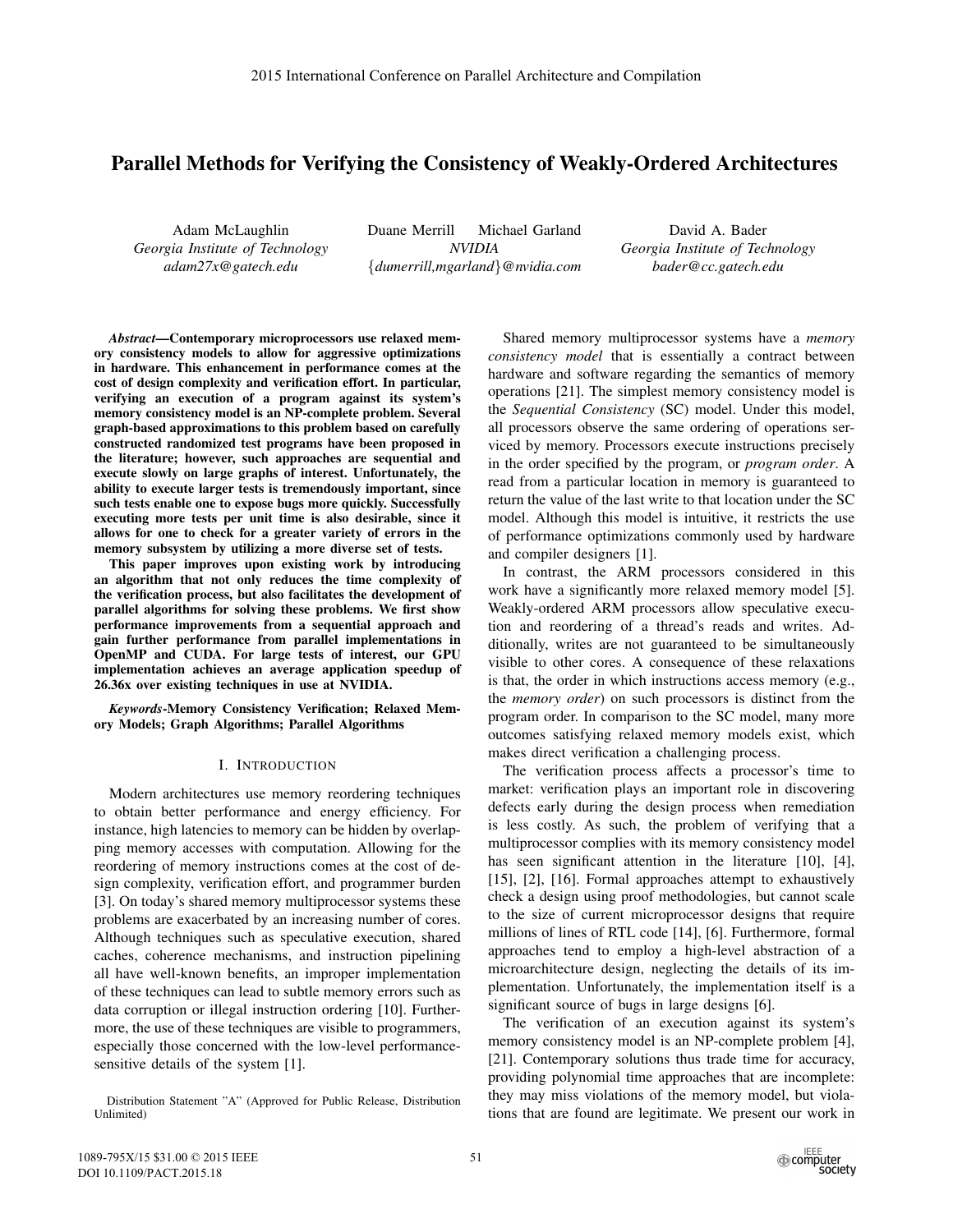the context of TSOtool, a software package that employs a graph-based approach for verifying the Total Store Order (TSO) model [10]. TSOtool easily extends to other relaxed memory models, can evaluate specific processor implementations as well as generic protocols, and has been used to find subtle bugs in commercial products [10], [15].

Despite the usage of polynomial time verification algorithms, consistency verification is typically limited by both strong and weak scalability. Since these techniques are incomplete, test coverage is dictated by the number of program traces that can be evaluated. Practical scalability with respect to trace size is also important: it is desirable for instruction traces to comprise very long periods of race conditions and asynchronous behavior among parallel processors [16]. The bugs that existing tools are designed to find are deep corner cases that slip through pre-silicon verification. Longer tests put caches and supporting logic in more interesting states that are likely to trigger such bugs, if they exist. A high-performance approach additionally allows verification engineers to tailor their tests to specific issues much more rapidly given results from prior tests. Hence it is desirable to execute larger tests as well as to execute a single test as fast as possible.

This paper addresses these challenges and presents the following contributions and results:

- We improve existing iterative, graph-based approaches for memory consistency verification by diminishing how frequently data structures need to be updated. This refinement reduces the work complexity of the algorithm from  $O(n^2p^2d_{max})$  to  $O(n^2p)$  per iteration for a program execution graph with  $n$  vertices,  $p$  virtual processors, and maximum vertex outdegree  $d_{max}$ . We prove that this reduction of work converges to the same result that would be computed by prior techniques.
- In addition to sequential speedups over existing approaches, our approach is more amenable to parallelization because it performs batched graph updates with less frequency. We implement parallel versions of our sequential approach in both OpenMP and CUDA and for sufficiently large test instances of interest, our GPU approach can achieve over an order of magnitude speed increase over our sequential approach.
- Although our optimizations are focused on a subset of the overall consistency verification problem, for large test cases our GPU approach achieves an average application speedup of 26.36x over a modified version of TSOtool used to verify ARM-based processors that we have been experimenting with at NVIDIA.

### II. BACKGROUND

The goal of our application is to verify the correctness of the memory subsystem as it is being designed, which implies that we need to ensure that the processor's memory consistency model is not violated. Based on dependencies

between instructions of a program that are required to be satisfied by the rules of the architecture (such as read after write hazards), we can construct a partial ordering of memory instructions, which we model as a directed graph. Given the outcome of a specific execution of our program, we can *infer* additional edges that are required to be satisfied by the rules of the consistency model (such as ensuring that a load reads the most recently written data to memory). These inferred edges densify the graph representation, creating a more complete (but not necessarily total) ordering of memory instructions. If a cycle manifests from this process then we have a contradiction in the memory order and thus the memory model was violated or is invalid.

The remainder of this section provides more detail regarding the memory consistency verification process as implemented by TSOtool [10].

# *A. Constraint Graph*

Let a graph  $G = (V, E)$  consist of a set V of  $n = |V|$ vertices and a set  $E$  of  $m = |E|$  edges. A *directed edge*  $(u, v) \in E$  originates from vertex u and terminates at vertex v. A *cycle* is a sequence  $u_0, u_1, \ldots, u_k, u_0$  of vertices starting and ending at the same vertex  $(u_0)$  such that there exists an edge in G between each consecutive pair of vertices in the sequence. The *diameter* of a graph is the length of the longest shortest path between any pair of vertices.

Our method of consistency verification is concerned with *constraint graphs* [3], [13], partially-ordered directed graphs that model the memory semantics of a given program execution. The vertices of the graph represent dynamic processor instructions and the edges represent dependence relationships. Instructions have several key attributes:

- Instruction type (Load, Store, or Barrier)
- Address (Memory location accessed by the instruction)
- Data (Value read by loads or written by stores)
- Processor (A numerical identifier of the core that issued this instruction)

Of course, traces of programs can have other types of instructions, such as floating-point arithmetic (FADD, FSUB, FMUL, FDIV, etc.); however, these instructions do not access memory and can safely be ignored for the consistency verification process.

Edges of the graph represent *memory ordering* between dynamic instructions. That is, an edge from instruction  $u$  to instruction  $v$  signifies that instruction  $u$  accessed memory before instruction  $v$ . Note that memory order is distinct from instruction execution order because in-flight reordering is allowed by the ARM architecture. Indeed, an edge from  $u$ to  $v$  in the same processor does not imply that  $u$  preceded  $v$  in the instruction stream.

# *B. TSOtool Workflow*

Figure 1 illustrates the consistency verification process employed by the work from Hangal *et al.* on TSOtool. The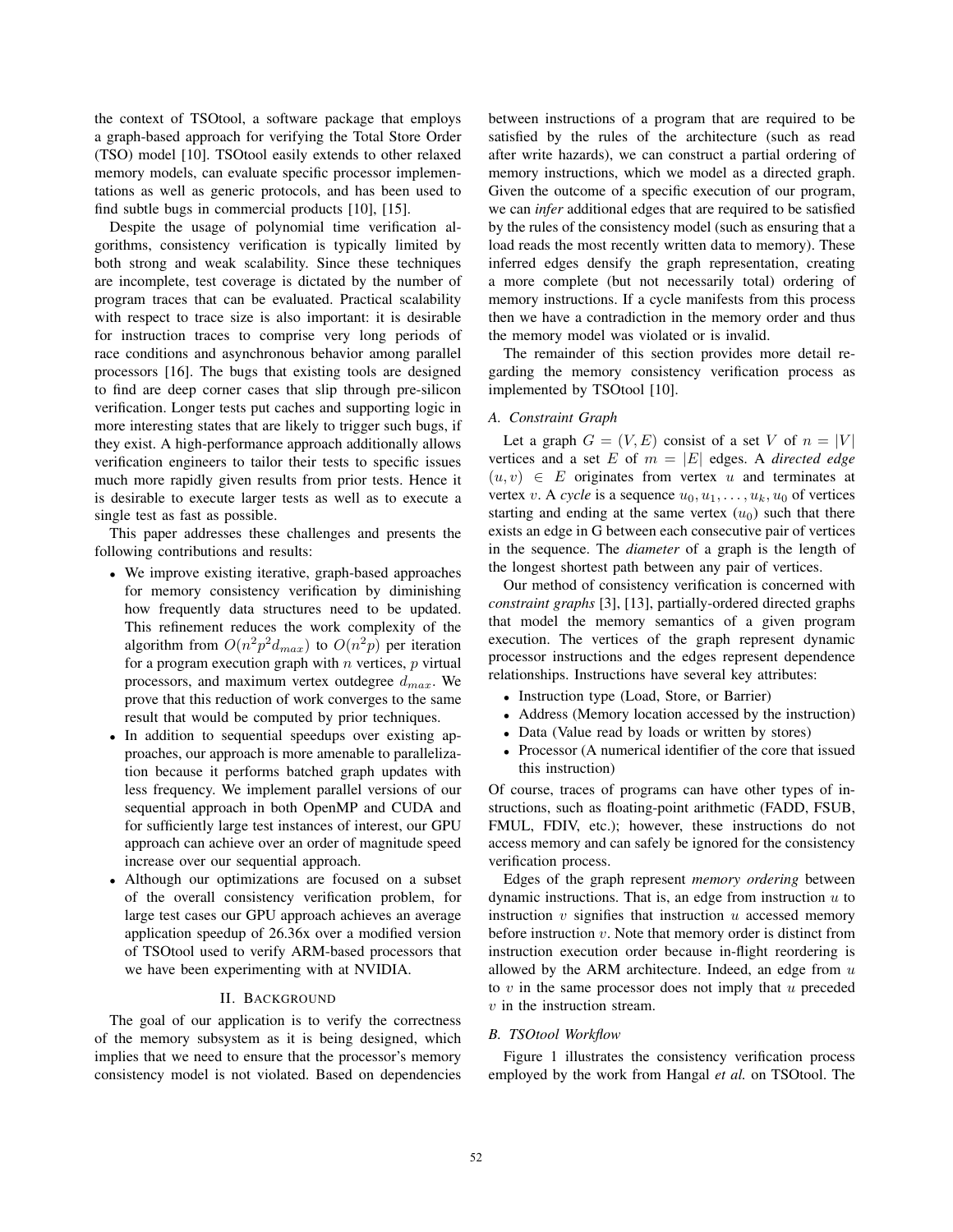

Figure 1. Design flow for memory consistency verification

process begins with a randomly generated test program. Test programs can be generated using parameters such as the total number of instructions per core, the number of unique store locations, the ratio of loads to stores, and the types of memory instructions to target various subsets of the memory system. The generated test program is carefully constructed such that each store in the graph writes a *unique value* to memory [21]. The uniqueness of store values provides a trivial mapping of a load to the store that wrote its data, which simplifies the algorithms for analyzing the ensuing graph. Since the data written and read from memory is independent from the behavior of the protocol, using unique store data does not limit the diversity of test cases that can be generated.

Once the test program is generated, it is executed (on

a simulator, RTL, or silicon) to obtain the actual data values observed by each load instruction. This information, combined with the rules of the underlying architectural and consistency models allows one to create the initial directed graph for analysis. This graph comprises two classes of edges:

- *Static* edges. These relationships are enforced by the architecture in the presence of data hazards. For instance, the ARM architecture specifies that operations issued prior to a memory barrier must execute before operations after the memory barrier. The architecture also prevents reordering of loads and stores in the presence of data hazards.
- *Observed* edges. These relationships are enforced by the data read by load instructions during a particular execution of the test program. For example, if a load L on processor  $p_0$  reads the (globally unique) value x from address A and we know that store S on processor  $p_1$  wrote the value of x to A, we can add a directed edge from  $S$  to  $L$  in the graph, because the consistency model requires that loads read data from the store that most recently wrote to memory.

Once the initial graph is constructed, the existing relationships (edges) in the graph can be used to infer additional relationships according to the consistency model. Any such new edges may lead to further relationship inferences, and edges are inferred iteratively until the graph has reached a fixed point. At this point, the graph is checked for cycles in linear time using a technique known as trimming [18]. If the graph contains one or more cycles then we are certain that the consistency model was violated. If the graph has no cycles the execution of the program *appears* to be consistent. Consistency is not guaranteed because these static and observed relationships are not complete: there are further (mutually exclusive) sets of *plausible* relationships that could be established in accordance with the memory model to provide a total ordering of memory instructions and thus a perfectly accurate verification. However, determining whether there exist any such plausible sets that do not induce dependence cycles is NP-complete [16]. For more information regarding static, observed, and inferred edges, we refer the reader to [14].

This iterative process corresponds to the gray boxes in the center of Figure 1, which represent a substantial portion of the overall consistency verification process and thus our focus for optimization and parallelization.

## *C. Inferred Edge Insertions*

There are two types of inferred edge insertions made by TSOtool, referred to as rule 6 and 7 insertions<sup>1</sup> (using the TSOtool notation [10] and shown in Figures 2 and 3, respectively). Notationally,  $ST[A] \rightarrow 1$  means that this instruction

<sup>&</sup>lt;sup>1</sup>Rules 1-3 cover static edges and rules 4-5 cover observed edges.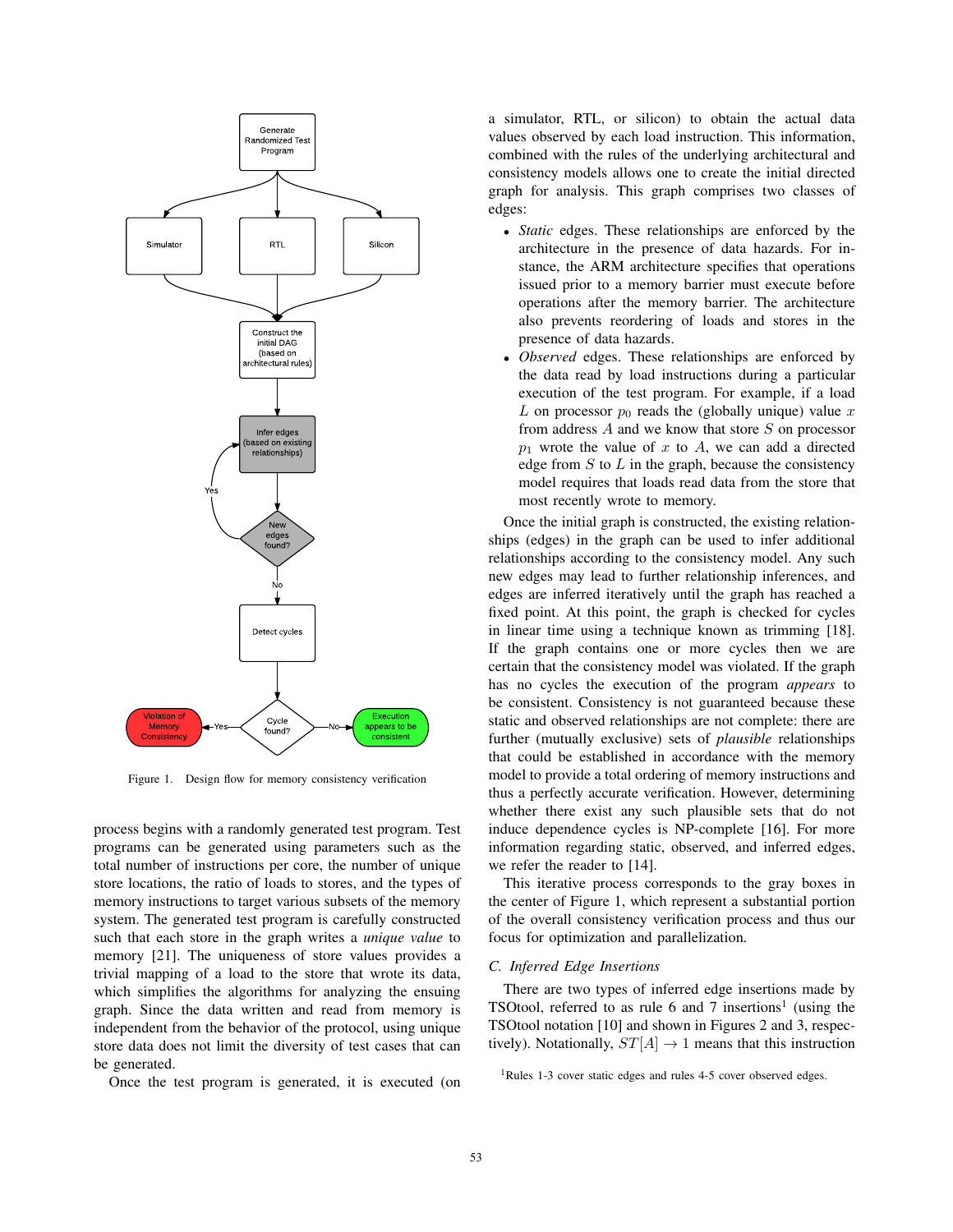

Figure 2. Example of a Rule 6 inferred edge insertion





wrote the value 1 to location A. Similarly,  $LD[A] \leftarrow 2$ means that this instruction read the value 2 from location A. The edges drawn with dotted lines in the Figures denote reachability, meaning that the head of the edge can reach the tail of the edge either directly or transitively. In contrast, the edges drawn with solid lines denote the stronger notion of direct neighbors in the graph.

An example of a Rule 6 insertion is shown in Figure 2. We can see from Figure 2a that the store writing the value 1 can reach a load to the same address that reads the value 2. Since the load reads a different value than the store that can reach it and since store values are unique, there must be another store that writes 2 to location A before the load occurs. Furthermore, this store must have accessed memory after the store that wrote 1 because otherwise the load would have read the value 1. Therefore, we can insert an edge from the store that wrote 1 to the store that wrote 2, as shown in Figure 2b.

Figure 3 shows an example of Rule 7 edge insertions. In this case, a series of loads read the value 1, as shown in Figure 3a. Since store values are unique, these loads must all be reading a value written by the same store. If that store can reach another store in the graph that accesses the same location in memory (and, as it must by design, writes different data), we know that the series of loads must all precede the later store since otherwise the loads would have read the value from that store instead (i.e., the value 2). Hence, we can insert edges from each of these loads to the later store, as shown in Figure 3b.

## III. SEQUENTIAL METHODOLOGY

This section describes several approaches for inferring edges from a constraint graph to solve the memory consistency verification problem. We give an overview of the algorithm used by NVIDIA's application of TSOtool to verify the memory consistency of ARM processors (which have a weaker memory model than TSO). Next, we explain several key performance optimizations to TSOtool [15] that we leverage for our parallel implementation.

# *A. Initial Algorithm*

| <b>Algorithm 1:</b> Simple Sequential Approach for Inferring                                    |
|-------------------------------------------------------------------------------------------------|
| Edges                                                                                           |
| 1 for $\{S \in V \mid S.\text{type} = ST\}$ do                                                  |
| for $\{X \in V \mid S \leq X\}$ do<br>$\overline{2}$                                            |
| if $S. location = X. location$ then<br>3                                                        |
| if $X.\text{type} = LD \wedge S.\text{data} \neq X.\text{data}$ then<br>$\overline{\mathbf{4}}$ |
| //Add Rule 6 edge from S to the parent<br>5                                                     |
| store of $X$                                                                                    |
| else if $X_type = ST$ then<br>6                                                                 |
| for $\{L \in V \mid S.data = L.data\}$ do                                                       |
| //Add Rule 7 edge from L to X<br>8                                                              |
|                                                                                                 |
|                                                                                                 |

Algorithm 1 shows a straightforward approach for an iteration of inferring edges. This process is repeated iteratively until a fixed-point is reached. The outermost loop iterates through each store vertex  $S$  in the graph. The inner loop on Line 2 iterates through every reachable vertex from S. Here we use the notation  $S \leq X$  to represent that instruction  $S$  comes before instruction  $X$  in memory order, which is equivalent to saying that  $X$  is reachable from  $S$  in the graph.

The remaining lines in Algorithm 1 logically enforce the inferred edge rules depicted by Figures 2 and 3. The loop in Line 7 essentially represents the set of loads L that read data from S. The complexity of finding these vertices can be reduced since we can explicitly map each store to its respective child loads once the initial graph is constructed, as this information is constant throughout the execution of the program. Overall, the time complexity of one iteration of Algorithm 1 is  $O(n^3)$ , assuming that edges can be inserted into the graph in  $O(1)$  time.

### *B. Virtual Processors and Reverse Vector Time Clocks*

Manovit and Hangal develop a more efficient algorithm that leverages transitivity via the use of *virtual processors* and *Reverse Time Vector Clocks* (RTVCs) [15]. The authors discovered that the set of instructions from each physical processor can be grouped into subsets of instructions that belong to virtual processors (vprocs) where each virtual processor is sequentially consistent (and thus have equivalent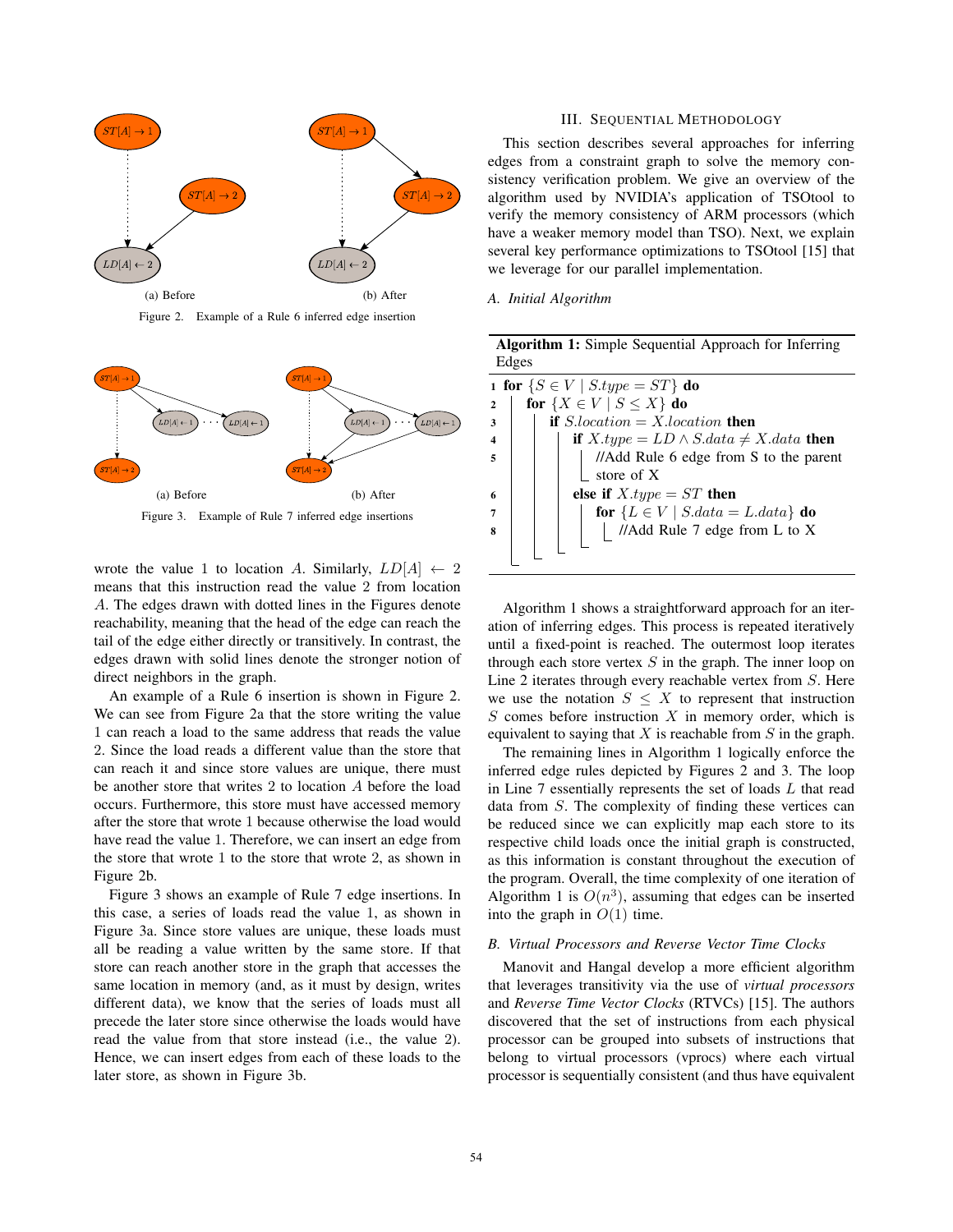

Figure 4. Splitting of a physical processor in sequentially consistent virtual processors

program order and memory order). Figure 4 shows an example of how a physical processor can be split into sequentially consistent virtual processors. This process depends on the memory model being targeted; for the ARM processors considered in this study, instructions on a physical processor are grouped by their memory location and instruction type. Since instructions that access different locations in memory can be freely reordered by the hardware, they must be assigned to different virtual processors. Although the instructions belonging to vprocs 1 and 2 in Figure 4 access the same memory location A they must also belong to separate virtual processors because the view in which these instructions are executed from *other physical processors* can be out of order.

|              | Algorithm 2: Optimized Sequential Approach for Infer-<br>ring Edges |
|--------------|---------------------------------------------------------------------|
|              | 1 for $\{S \in V \mid S.\textit{type} = ST\}$ do                    |
| $\mathbf{2}$ | for $\{X \in S.rtvc[P], P \in p\}$ do                               |
| 3            | while $X \neq vprocs[P].end$ do                                     |
| 4            |                                                                     |
|              | if $X.\text{type} = LD \wedge S.\text{data} \neq$                   |
|              | $X.data \wedge S. location = X. location$ then                      |
| 5            | //Add Rule 6 edge from S to the parent                              |
|              | store of X                                                          |
| 6            | $update\_RTVCs()$                                                   |
| 7            | <b>break</b> //Move on to next vrpoc                                |
| 8            | else if                                                             |
|              | $X_type = ST \wedge Slocation = Xlocation$                          |
|              | then                                                                |
| 9            | for $\{L \in V \mid S.data = L.data\}$ do                           |
| 10           | //Add Rule 7 edge from L to X                                       |
|              |                                                                     |
| 11           | $update\_RTVCs()$                                                   |
| 12           | break //Move on to next vproc                                       |
| 13           | else                                                                |
| 14           | $X \leftarrow X.next$                                               |
|              |                                                                     |
|              |                                                                     |

A consequence of this grouping is that if a vertex  $S$  has

an outgoing edge to an instruction  $X$  in virtual processor  $p$  then  $S$  implicitly precedes all of the successors of  $X$ that are also in  $p$ . Thus, a given instruction only needs to inspect its outgoing edges to its earliest successors in each virtual processor [15]. This bounds the number of reachable vertices to be inspected by each store by  $p$ , the number of virtual processors, rather than  $n$ , the total number of vertices. The data structure that points from each vertex to its earliest successors in each vproc is referred to as a Reverse Time Vector Clock (RTVC) [15], named after the popular approach for partially ordering events in distributed computing [9], [12].

Algorithm 2 shows how the use of virtual processors and reverse time vector clocks can significantly reduce the complexity required to infer edges. The RTVC of an instruction  $S$  is denoted as  $S$ .rtvc and the earliest successor of S to vproc P is denoted as  $S.rtvc[P]$ . The algorithm simply finds the earliest successors of each store to each vproc for which edges can be inferred, given a test program containing  $p$  vprocs. These techniques reduce the complexity of inferring edges from  $O(n^3)$  to  $O(n^2p^2d_{max})$ , where  $d_{max}$  is the maximum degree of any vertex  $v \in V$ . Since  $p^2d_{max}$  < *n* these changes have led to order of magnitude improvements in execution time over the approach outlined in Algorithm 1 [15].

| <b>Algorithm 3: Function for Updating RTVCs</b>                |  |  |  |  |
|----------------------------------------------------------------|--|--|--|--|
| $1 \;top\$ $\leftarrow reverse(get\_topological\_sort(G))$     |  |  |  |  |
| for $\{U \in topo\}$ do<br>$\overline{2}$                      |  |  |  |  |
| $U.rtvc[i] \leftarrow \infty, \forall i \in p$<br>3            |  |  |  |  |
| for ${V \in U}.adjacency\_list}$ do<br>$\overline{\mathbf{4}}$ |  |  |  |  |
| $W \leftarrow U.rtvc[V.vproc]$<br>5                            |  |  |  |  |
| if $W = \infty$ then<br>6                                      |  |  |  |  |
| $U.rtvc[V.vproc] \leftarrow V$<br>7                            |  |  |  |  |
| else if<br>8                                                   |  |  |  |  |
| $V. program\_order < W. program\_order$ then                   |  |  |  |  |
| $\mid$ U.rtvc[V.vproc] $\leftarrow$ V<br>9                     |  |  |  |  |
| //Now check transitive edges through V<br>10                   |  |  |  |  |
| for $\{P \in p\}$ do<br>11                                     |  |  |  |  |
| if $V.rtvc[P] \neq \infty$ then<br>12                          |  |  |  |  |
| if $U.rtvc[P] = \infty$ then<br>13                             |  |  |  |  |
| $\left  U.rtvc[P] \leftarrow V.rtvc[P]$<br>14                  |  |  |  |  |
| else if $V.rtvc[P].program\_order <$<br>15                     |  |  |  |  |
| $U.rtvc[P].program\_order$ then                                |  |  |  |  |
| $\left  \quad U.rtvc[P] \leftarrow V.rtvc[P]$<br>16            |  |  |  |  |
|                                                                |  |  |  |  |
|                                                                |  |  |  |  |

The recomputation of RTVCs (update  $RTVCs()$ ) in Lines 6 and 11 of Algorithm 2 deserves separate attention. Algorithm 3 shows the details of this function. Line 1 returns the topological sort of the input graph  $G$  in reverse order.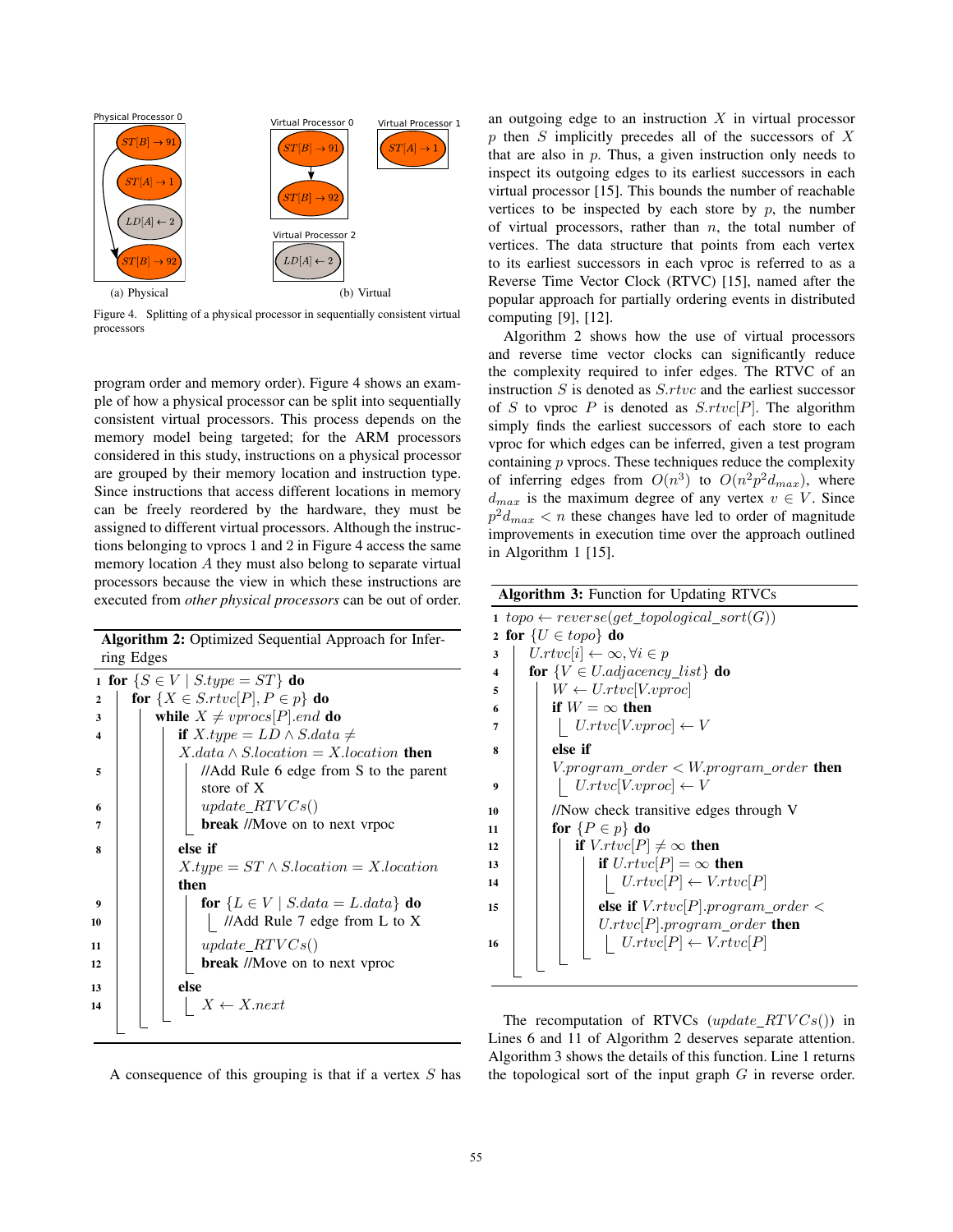This operation is easily completed in linear time [7]. The reverse order of the topological sort is necessary to execute the iterations of the loop on Line 2 in the proper order. The loop on Line 4 looks at the direct neighbors of  $U$ . If a given neighbor  $V$  of  $U$  belongs to a vproc that has yet to be seen from the perspective of  $U$ , then it is the earliest successor (so far) from  $u$  to that vproc (Line 7). Otherwise, if  $V$  belongs to a vproc that  $U$  already has an entry for, the program ordering of that entry and  $V$  can be compared (Line 8) to determine which successor is earlier in memory order (recall that instructions belonging to the same vproc are ordered in memory as they are in the program). The loop on Line 11 looks transitively through the RTVC of V to update the RTVC values of U.

### IV. FACILITATING PARALLELISM

Despite the performance gains seen by the algorithm presented in the previous section, large tests of interest still take days to execute on server class machines. A natural way to elicit further performance gains is to parallelize the algorithm and run it on multi-core CPUs or GPU accelerators. However, Algorithm 2 isn't trivially parallelized. Every time an edge is inserted, the RTVCs of the head of the edge and its ancestors are updated. In general, updating RTVCs requires  $O(npd_{max})$  time per edge insertion. There can be up to  $O(n^2)$  edge insertions in the worst case, although the number of added edges is typically a small multiple of  $n$ . Regardless, the time spent updating RTVCs is significant and these updates are a barrier to parallelism since the iterations of the inner loops of Algorithm 2 are dependent on the RTVC values.

Algorithm 4: Parallel-friendly Approach for Inferring Edges 1 for  $\{S \in V \mid S.\text{type} = ST\}$  do 2 | for  $\{X \in S.\text{rtvc}[P], P \in p\}$  do 3 while  $X \neq v \text{ } pros[P].end$  do 4 **if** X.type =  $LD \wedge S.data \neq$  $X.data \wedge S. location = X. location$  then 5 | | | | //Add Rule 6 edge from S to the parent store of X  $6$  else if  $X.type = ST \land S.location = X.location$ then 7 | | | for  ${L \in V | S.data = L.data}$  do 8 | | | | | //Add Rule 7 edge from L to X  $9$  else 10  $\vert$   $\vert$   $\vert$   $X \leftarrow X.next$ 11 update  $RTVCs()$ 

To enable parallelism we propose a simple alteration to

Algorithm 2: reduce the frequency of RTVC updates from once per edge insertion to once per iteration of inferring edges. Algorithm 4 shows this alteration. This change allows for the iterations of the for loops on Lines 1 and 2 to be safely executed independently in parallel at the potential cost of some unnecessary work in the form of edge insertions that provide no information with respect to the memory order of instructions. Even though the graph changes as the algorithm progresses, the work required by an iteration of Algorithm 4 only depends on the RTVC values and not the current state of the graph. When the RTVC values are updated at the end of an iteration of inferring edges, the edges found during the iteration can be inserted into the graph in one batched operation and then the new RTVC values can be derived from the updated graph.

Lazily updating the RTVCs instead of greedily updating them can result in situations where reachable vertices from each store are checked when such a check isn't strictly necessary, as is done in Algorithm 1. However, our evaluation demonstrates that updating RTVCs less frequently is well worth the cost of the extra work.

To show that this strategy maintains the correctness of the approaches outlined in the previous algorithms, it will suffice to show that our method is both sound and "as complete." Let  $G_i$  be the graph obtained after i iterations of Algorithm 1 and  $H_i$  be the graph after i iterations of Algorithm 4. Let I be the total number of iterations, noting that this value may be different for Algorithms 1 and 4. It follows that  $G_I$  and  $H_I$  are the resultant graphs after these algorithms terminate.

Theorem 1. *Soundness. All edges inserted by Algorithm 4 represent valid memory orderings of instructions.*

*Proof:* To show that Theorem 1 is valid, we note that even if RTVC values are "stale," they always point to a successor of S. Since Algorithm 1 iterates through *all* successors of S for inferring edges, any edges that are inserted regardless of whether or not RTVCs are consistent with the current state of the graph must be valid. Any RTVCs that are stale will be updated for the next iteration such that the earliest successors from each store to each vproc will always be checked before the algorithm terminates. Since the Algorithms 1 and 2 have been shown to only insert valid edges [15], [10] and since our algorithm only inserts edges that either of these algorithms would insert, our algorithm must also only insert valid edges.

**Theorem 2.** *Completeness parity. If*  $G_I$  *contains a cycle then*  $H_I$  *must also contain a cycle.* 

*Proof:* To satisfy Theorem 2, we assume for the purpose of contradiction that  $H_I$  has no cycle when  $G_I$  has a cycle. This result implies that we have neglected to insert some edge  $e$  that created the cycle in  $G_I$ . However, Algorithm 4 ensures that the earliest successor from each store vertex to each vproc is checked for the application of rule 6 and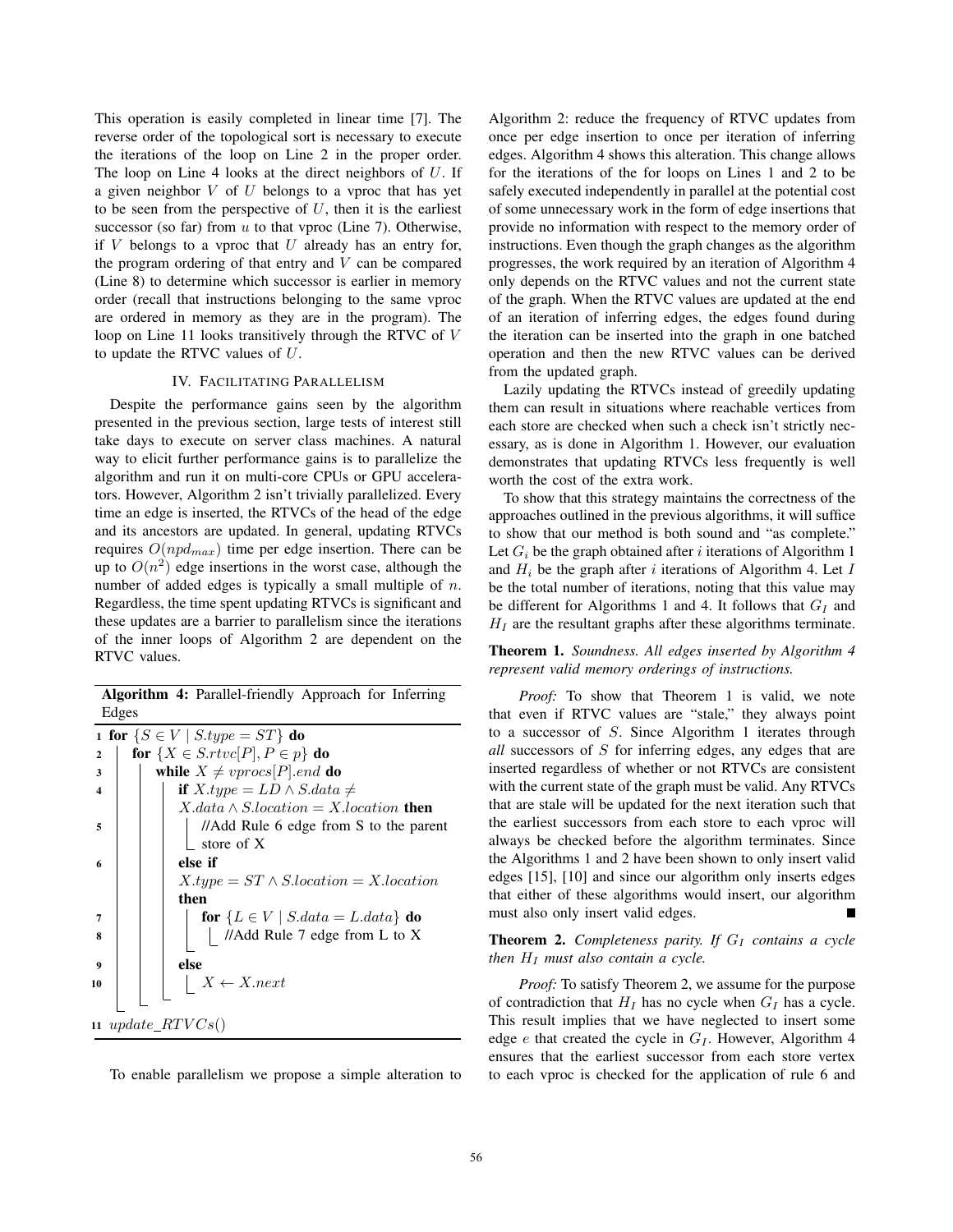7 edges. Since it was shown that such checks provide the same information as checking all successors from each store [15],  $e$  must have been found, else it does not exist. Since e was not found, it must not exist, contradicting our initial assumption.

In addition to facilitating parallelism, Algorithm 4 performs less work to update RTVCs. If  $k$  edges are inserted into the graph, Algorithm 2 requires  $O(k)$  RTVC updates. In contrast, Algorithm 4 only requires  $O(i)$  RTVC updates for  $i$  iterations because the number of RTVC updates scales with the number of iterations rather than the number of edge insertions. Since  $k = O(n^2)$  in the worst case (and is  $O(n)$  in practice) whereas  $i \leq 10$  for all of the test cases used for this study, Algorithm 4 requires significantly less overhead for RTVC updates than Algorithm 2. Overall, Algorithm 4 reduces the work complexity of inferring edges from  $O(n^2p^2d_{max})$  to  $O(n^2p)$  per iteration.

# V. PARALLEL METHODOLOGY

The approach to verifying memory consistency described in the previous section is not the first attempt to parallelize this class of algorithms. Roy *et al.* present a parallel implementation of TSOtool that targeted the Intel IA-32 and Itanium architectures [22]. Their approach cannot utilize virtual processors and the RTVC-based optimizations described in [15] because of complications arising from using specific memory types on the IA-32 and Itanium architectures.

Although these complications encouraged the design of a more general approach, the algorithms from Roy *et al.* have a few significant weaknesses. Firstly, they choose to store the graph as an adjacency matrix, requiring  $O(n^2)$  space despite the fact that constraint graphs are typically quite sparse. This decision prohibited scalabity to graphs larger than 10, 000 vertices in their experiments. Secondly, it is unclear if the tests performed by Roy *et al.* are scalable to large thread counts or portable to graphs with differing characteristics, such as the number of accessed memory locations or the ratio of loads to stores.

In the remainder of this section we discuss two parallel implementations of Algorithm 4: one in OpenMP for multicore CPUs and the other in CUDA for GPU accelerators.

# *A. OpenMP*

Considering that shared-memory systems using OpenMP tend to have a limited number of threads, decomposing problems such that each thread has a sufficient amount of work is less challenging than on systems with thousands of concurrent threads, such as NVIDIA's GPUs or Intel's Xeon Phi coprocessors. Since we know in advance that the number of threads is small, we provide each thread with its own storage space for collecting newly inserted edges to reduce communication overhead. Threads are assigned to iterations of the for loop in Line 1 of Algorithm 4, which can independently traverse the RTVCs from their assigned store vertex and add edges to their local lists. Once the entire iteration is complete these thread-specific lists are trivially reduced into one global list, which is used to update the graph.

Algorithm 5: OpenMP Approach for Inferring Edges

|                         | $1 \ added\_edges \leftarrow vector(num\_threads())$                    |
|-------------------------|-------------------------------------------------------------------------|
| $\mathbf{2}$            | for $\{S \in V \mid S.\text{type} = ST\}$ do in parallel                |
| 3                       | for $\{X \in S.rtvc[P], P \in p\}$ do                                   |
| $\overline{\mathbf{4}}$ | while $X \neq vprocs[P].end$ do                                         |
| 5                       | if $X.\text{type} = LD \wedge S.\text{data} \neq$                       |
|                         | $X.data \wedge S. location = X. location$ then                          |
| 6                       | $added\_edges[get\_id()].insert(S \rightarrow X)$                       |
| 7                       | else if                                                                 |
|                         | $X.type = ST \wedge S. location = X. location$                          |
|                         | then                                                                    |
| 8                       | for $\{L \in V \mid S.data = L.data\}$ do                               |
| 9                       | $added\_edges[get\_id()].insert(L \rightarrow$<br>$X^{\prime}$          |
|                         |                                                                         |
| 10                      | else                                                                    |
| 11                      | $X \leftarrow X.next$                                                   |
|                         |                                                                         |
|                         | 12 <b>foreach</b> { <i>Partition</i> $t \in num\_threads()$ } <b>do</b> |
| 13                      | <b>foreach</b> ${Edge \ e \in added\_edges[t]}$ <b>do</b>               |
| 14                      | $new\_edges.insert(e)$                                                  |
|                         |                                                                         |
|                         | 15 $update\_RTVCs()$                                                    |

Algorithm 5 shows the details of this approach. The vector *added\_edges* of length  $num\_threads()$ , the number of OpenMP threads, allows each thread to concurrently find edges without communication or race conditions. The for loop on Line 12 sequentially accumulates the results collected this way into one data structure so that one large update to the graph can be made instead of  $num\_threads()$ (smaller) updates. Although we had the option of utilizing finer granularities of parallelism, using the coarsest level of granularity maximizes independent work among threads and minimizes the OpenMP overhead of creating and destroying threads.

### *B. CUDA*

Our initial approach to parallelizing Algorithm 4 using CUDA involved a slightly more complicated thread decomposition than our OpenMP approach. We initially assigned thread blocks (groups of threads) to each store processed by the outermost loop on Line 1 of Algorithm 4. The threads within each block were assigned to inspect each vproc from their respective store as seen on Line 2 of Algorithm 4. This approach achieved limited processor utilization because the number of vprocs is small relative to the number of threads per block, which should be a multiple of the warp size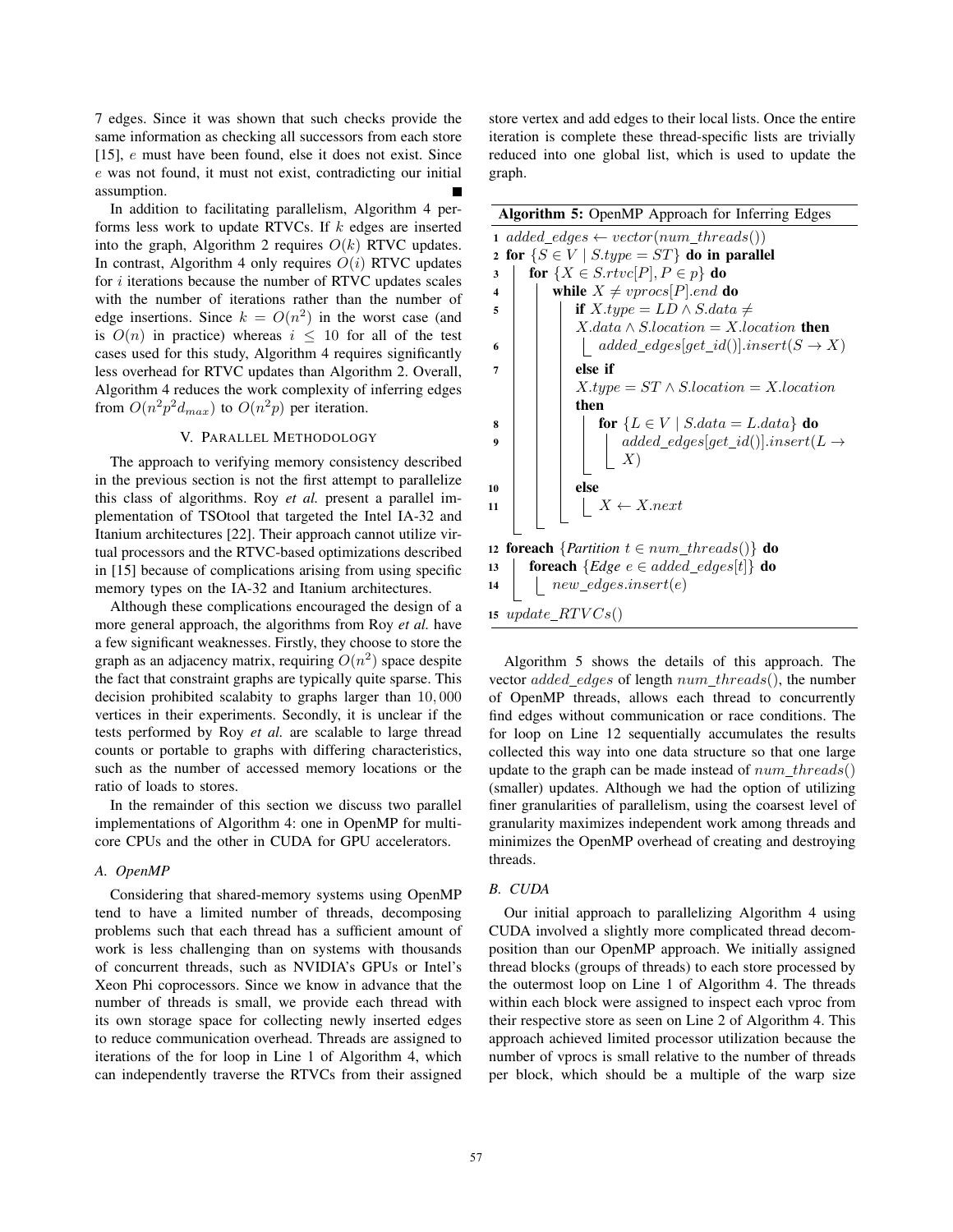(currently 32 threads on NVIDIA hardware). Additionally, the work done by each thread in this manner is fairly uneven. At one end of the spectrum, a thread may find that its store has a null RTVC value for the vproc that it is looking at and thus, the thread has no work to complete. In contrast, another thread may simultaneously find that the store does have an RTVC entry to this vproc but the earliest successor from the store to the vproc is much later than the initial entry. In this latter case the thread must traverse through the vproc and possibly insert edges from each load that reads from the store to this successor.

It turns out that simply taking advantage of the large amount of coarse-grained parallelism through the number of stores  $(O(n))$  is a better approach. This approach more efficiently utilizes the processor because threads are constantly kept busy by processing independent store vertices rather than waiting for the critical thread in a given block to finish traversing its vproc and adding edges. Using our initial approach, if the number of vprocs modulo 32 (the warp size) is not 0 then threads will have an unequal number of vprocs to inspect. In the worst case, one thread has one more vproc than all of the others, meaning that the remaining threads in the block will all idle while the one thread with additional work inspects its additional vproc. Using a coarser approach eliminates this issue because each thread processes all vprocs from a given store. A load imbalance may still exist in the number of stores to be processed per thread; however, the small number of Streaming Multiprocessors (SMs) on the GPU implies that the same HW lanes will sequentially process many stores, making this "off by one" load imbalance insignificant.

|                       | Algorithm 6: CUDA Approach for Inferring Edges                                      |  |  |  |  |  |  |
|-----------------------|-------------------------------------------------------------------------------------|--|--|--|--|--|--|
|                       | 1 for $\{S \in V \mid S.\text{type} = ST\}$ do in parallel                          |  |  |  |  |  |  |
| $\mathbf{2}$          | for $\{X \in S.rtvc[P], P \in p\}$ do                                               |  |  |  |  |  |  |
| 3                     | while $X \neq vprocs[P].end$ do                                                     |  |  |  |  |  |  |
| $\boldsymbol{\Delta}$ | if $X.\text{type} = LD \wedge S.\text{data} \neq$                                   |  |  |  |  |  |  |
|                       | $X.data \wedge S. location = X. location$ then                                      |  |  |  |  |  |  |
| 5                     | $t \leftarrow atomicAdd(\&edgeetgr\_ptr,1)$                                         |  |  |  |  |  |  |
|                       | $new\_edges[t].insert(S \rightarrow X)$                                             |  |  |  |  |  |  |
| 6                     | else if                                                                             |  |  |  |  |  |  |
|                       | $X_type = ST \wedge Slocation = Xlocation$                                          |  |  |  |  |  |  |
|                       | then                                                                                |  |  |  |  |  |  |
| 7                     | for $\{L \in V \mid S.data = L.data\}$ do                                           |  |  |  |  |  |  |
| 8                     |                                                                                     |  |  |  |  |  |  |
|                       | $t \leftarrow atomicAdd(kedge\_ptr, 1)$<br>new_edges[t].insert( $L \rightarrow X$ ) |  |  |  |  |  |  |
|                       | else                                                                                |  |  |  |  |  |  |
| 9                     |                                                                                     |  |  |  |  |  |  |
| 10                    | $X \leftarrow X.next$                                                               |  |  |  |  |  |  |
|                       |                                                                                     |  |  |  |  |  |  |
|                       | 11 update_ $RTVCs()$                                                                |  |  |  |  |  |  |

Algorithm 6 shows how we alter our parallel implemen-

tation for a GPU architecture. Having separate subarrays for each thread as was done in Algorithm 5 is no longer practical because of the large (and tunable) number of threads offered by the GPU. We instead use one array and use atomic operations (Lines 5 and 8) to ensure that threads write to unique locations in memory. In practice we calculate the number of edges to be inserted by the loop on Line 7 and perform one *atomicAdd* rather than one *atomicAdd* for each inserted edge. Since the logic of finding which edges to add is the bottleneck of this algorithm we can easily update the graph (and RTVCs) on the CPU between iterations of Algorithm 6.

# VI. RESULTS

# *A. Experimental Setup*

All experiments were run on a system with an Intel Core i7-2600K CPU and an NVIDIA GeForce GTX Titan GPU. The Intel Core i7-2600K has four cores, each of which run at 3.4 GHz, an 8 MB cache, and 16 GB of DRAM. The NVIDIA GeForce GTX Titan has a base clock that runs at 837 MHz, 6 GB of GDDR5 memory, a peak theoretical memory bandwidth of 288.4 GB/s, and is a compute capability 3.5 ("Kepler") GPU.

Sequential and OpenMP code was written in C++ and compiled with version 4.5.3 of the g++ compiler. CUDA code was compiled with the nvcc compiler and the CUDA 6.0 toolkit. We compare our approaches to an adaptation of TSOtool used to verify ARM processors. The system we use for testing contains four ARM Cortex-A57 cores. The Cortex-A57 microarchitecture implements the ARMv8- A 64-bit instruction set and has an out-of-order superscalar pipeline. The graphs we use for experimentation represent real traces used to find bugs in the implementation of the memory model (or bugs in the memory model itself). The graphs span sizes ranging from  $n = 2^{18}$  to  $n = 2^{22}$  vertices, with each vertex representing an instruction from one of the four processor cores. Each core issues the same number of instructions. The precise number of edges that each graph initially contains varies, but is fairly close to  $n$ . Hence, these graphs represent a particularly sparse, high-diameter, and low-degree network structure. We test a number of graphs of each size. These graphs vary in their proportion of load, store, and barrier instructions; number of virtual processors; and number of instruction dependencies.

#### *B. Experimental Results*

Figure 5 shows the performance characteristics of TSOtool and our improvements over this baseline. The data shown in these figures represent only the time spent adding edges to the graph; however, we will show that this time represents a vast majority of the overall execution time, and hence was our focus for optimization. Figure 5a shows tests that all have 128K instructions per core, or a total of  $n = 2^{19}$ instructions across all four cores. Similarly, Figures 5b (and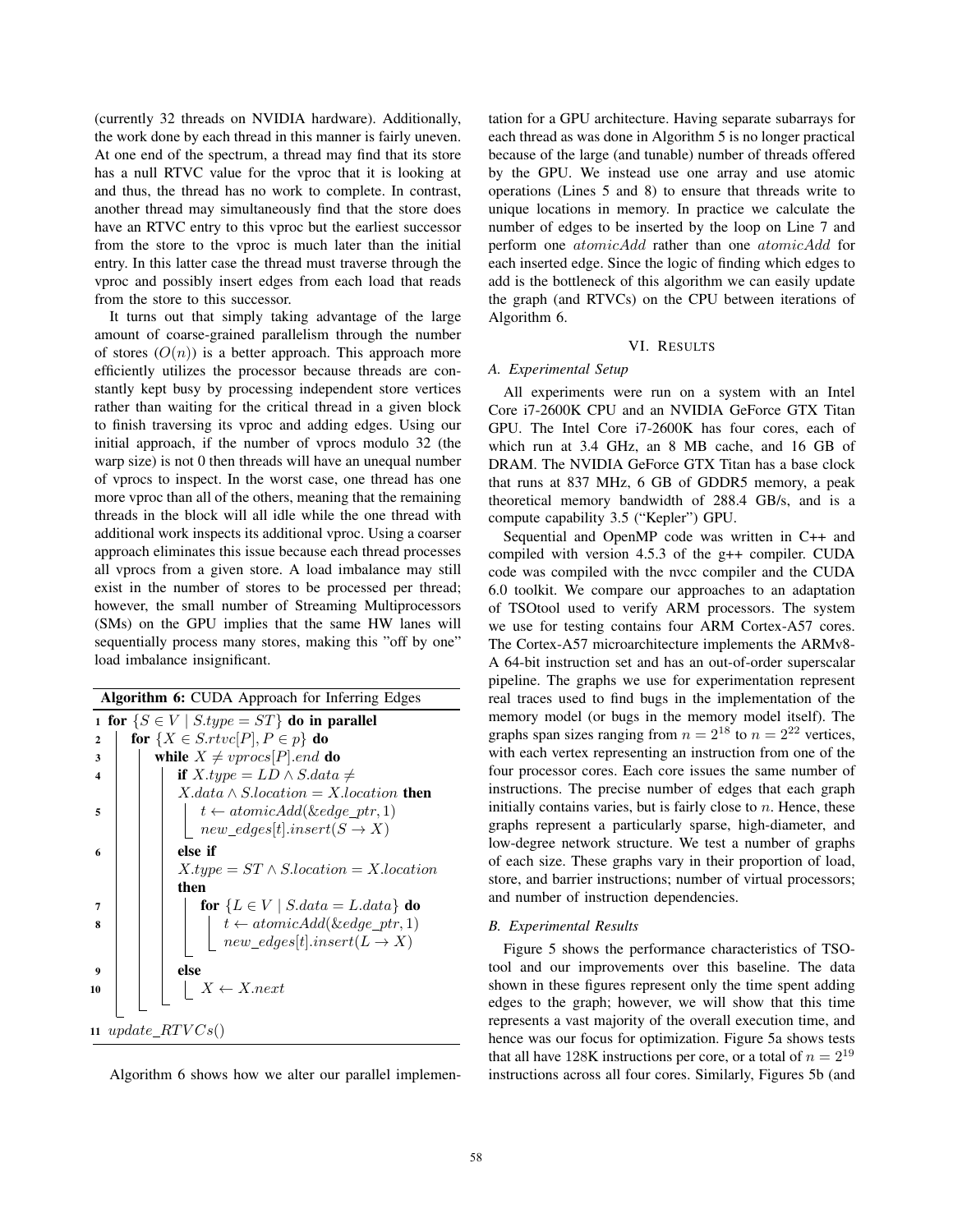

Figure 5. Performance results for various test sizes

Table I SPEEDUP OVER TSOTOOL FOR OUR SEQUENTIAL AND PARALLEL IMPLEMENTATIONS OF INFERRING EDGES

| Inst. per Core   | 64K    | 128K   | 256K   | 512K   | 1 M            |
|------------------|--------|--------|--------|--------|----------------|
| Num. of tests    | 27     | 27     | 23     | 10     | $\mathfrak{D}$ |
| Alg. $4$         | 15.09x | 16.41x | 14.51x | 4.01x  | 3.08x          |
| OMP <sub>2</sub> | 29.31x | 31.49x | 27.98x | 7.52x  | 5.70x          |
| OMP <sub>4</sub> | 53.45x | 57.34x | 51.68x | 14.19x | 10.39x         |
| GPU              | 57.90x | 76.98x | 72.32x | 42.90x | 45.16x         |

5c) show tests that all have 256K (512K) instructions per core, or a total of  $n = 2^{20}$   $(n = 2^{21})$  instructions. The tests are independent, but are sorted from fastest to slowest (for the TSOtool baseline) for convenience. We compare four of our approaches to the TSOtool baseline:

- 1) A sequential approach that minimizes updates to RTVCs (Algorithm 4)
- 2) An OpenMP implementation using 2 threads (OMP 2, Algorithm 5)
- 3) An OpenMP implementation using 4 threads (OMP 4, Algorithm 5)
- 4) A GPU implementation (Algorithm 6)

Note that by inspection of the (logarithmic) y-axis of Figures 5b and 5c one can see that for a graph that is just twice as large, experiments can take significantly longer to run. It is evident from Figure 5 that TSOtool spends excessive time updating RTVCs. Our alternative sequential method that lazily, rather than eagerly, updates RTVCs (as shown in Algorithm 4) shows substantial improvements over this baseline. Furthermore, since our algorithm facilitates parallelism, we attain additional performance improvements by using OpenMP and CUDA. In the more extreme cases, our GPU implementation is orders of magnitude faster than TSOtool.

It is interesting to note that although the results for TSOtool have been plotted in order of increasing execution time, our corresponding implementations do not necessarily share this behavior. For instance, the second slowest TSOtool test in Figure 5b executes much faster than the slowest TSOtool test for our implementations. This peculiarity is explained by the fact that this particular test has a larger portion of store instructions (79%) than the other tests of this size. A larger number of store instructions leads to more executions of the outer for loop of Algorithm 2 in comparison to other tests which also leads to a relatively greater number of calls to  $update\_RTVCs()$ . Since our approach in Algorithm 4 improves upon the previous approach in Algorithm 2 precisely by calling  $update\_RTVCs()$  less frequently it makes sense that our approach would perform especially well for this particular test.

Table I shows the geometric mean speedup of our various approaches over TSOtool for each test size. Note that the number of tests decreases with test size due to industrial time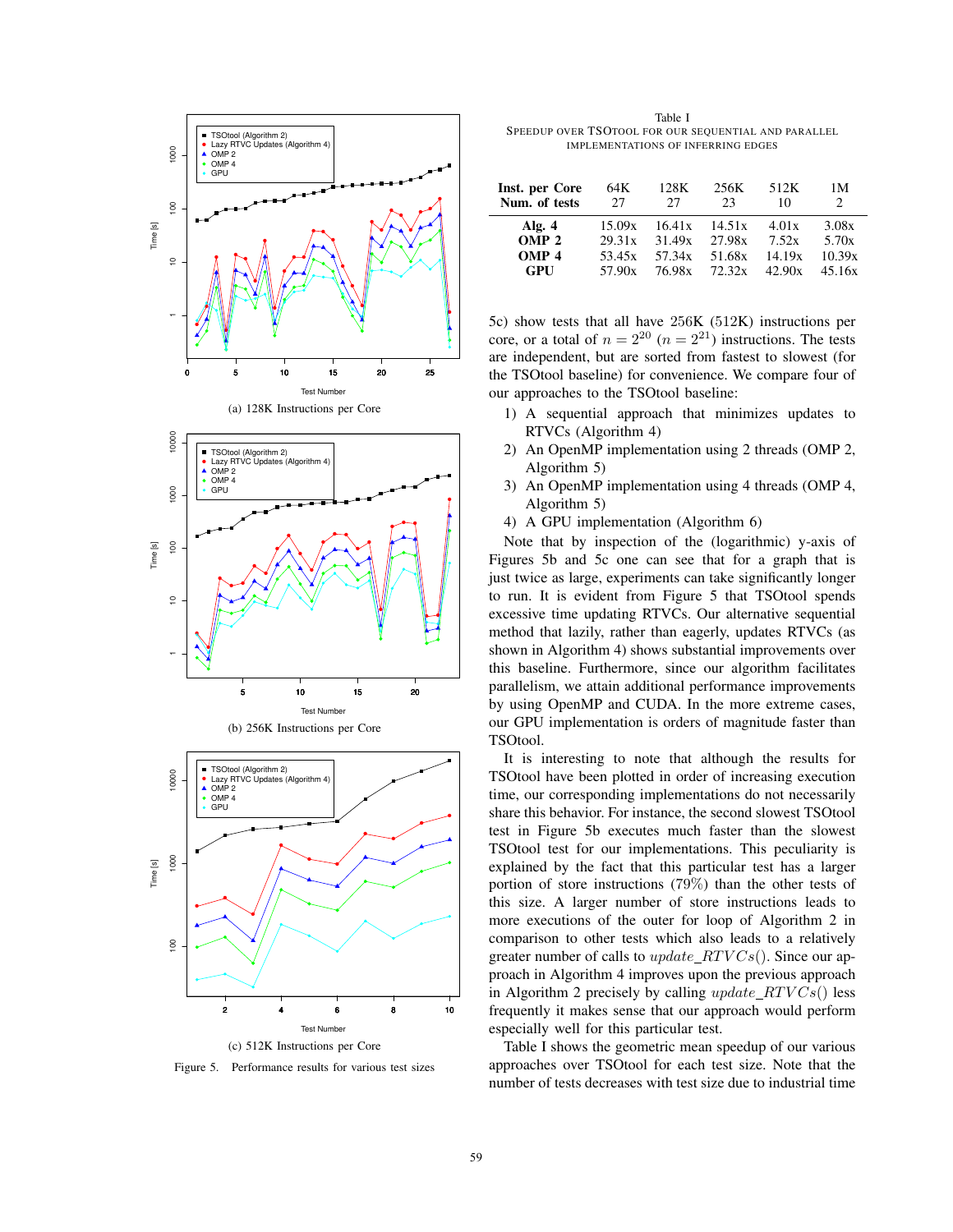Table II PARALLEL SPEEDUPS OVER ALGORITHM 4

| Inst. per Core<br>Num. of tests | 64K<br>27 | 128K<br>27 | 256K<br>23      | 512K<br>10 | 1 M    |
|---------------------------------|-----------|------------|-----------------|------------|--------|
| OMP <sub>2</sub>                | 1.94x     |            | $1.92x$ $1.93x$ | 1.88x      | 1.85x  |
| OMP <sub>4</sub>                | 3.54 $x$  | 3.49x      | 3.56x           | 3.54x      | 3.37x  |
| GPU                             | 3.84x     |            | $4.69x + 4.98x$ | 10.70x     | 14.66x |

Table III APPLICATION SPEEDUP OVER TSOTOOL FOR OUR SEQUENTIAL AND PARALLEL IMPLEMENTATIONS

| Inst. per Core   | 64K    | 128K     | 256K   | 512K   | 1 M            |
|------------------|--------|----------|--------|--------|----------------|
| Num. of tests    | 27     | 27       | 23     | 10     | $\mathfrak{D}$ |
| Alg. $4$         | 5.64x  | 5.31 $x$ | 6.30x  | 3.68x  | 3.05x          |
| OMP <sub>2</sub> | 7.62x  | 7.12x    | 9.05x  | 6.41x  | 5.58x          |
| OMP <sub>4</sub> | 9.43x  | 8.90x    | 12.13x | 10.81x | 9.97x          |
| GPU              | 10.79x | 10.76x   | 15.47x | 24.55x | 37.64x         |

constraints when using TSOtool, providing motivation for our efforts. We can see that our reduction in the number of RTVC updates gives us at least a 3x speedup over TSOtool sequentially. Furthermore, since our methodology facilitates parallelism, we see the additional benefit of parallelism, as shown in Table II. Table II shows the precise performance gains for inferring edges in parallel. The speedups for parallel methods in Table I show total speedup over the TSOtool baseline, which includes the speedup of simply using the more efficient sequential algorithm as well as parallel performance benefits. Table II extracts the parallel speedups over our more efficient sequential approach (Algorithm 4) to convey the benefits of parallelization alone. We can see that the OpenMP implementations approximately achieve 1.9x and 3.5x speedups using 2 threads and 4 threads, respectively, regardless of problem size. Our GPU implementation consistently does better than the OpenMP implementation; however, it doesn't perform substantially better than the OpenMP implementation until the problem size is sufficiently large. Compared to our sequential approach, the GPU approach achieves more than an order of magnitude speedup for graphs with 512K instructions per core or greater.

Recall from Figure 1 that inferring edges is just one portion of the overall design flow for the memory consistency verification problem. Thus, we need to show that our efforts in improving the performance of inferring edges also improves overall application performance, else our efforts were not properly focused. Table III shows the overall application speedup of our sequential and parallel approaches over TSOtool. These speedups quantify the additional throughput one can achieve in terms of the number of tests run by using our approaches. For instance, one can run approximately 37 times as many tests with 1M instructions per core using



Figure 6. Scatter plot of edges added and performance

our GPU implementation compared to what is done today in the same amount of time using TSOtool. This increase in throughput is important because it allows for greater coverage in testing. Running additional tests allows one to check for a greater variety of errors in the memory subsystem.

These speedups are also substantial in terms of absolute time and performance. One of the larger tests we experimented with required over nine hours of total application execution time using TSOtool. Using our GPU approach, we were able to finish the same test in under ten minutes. As a metric of absolute performance, we measured the GPU memory throughput of our larger tests to average 28.19 GB/s and reach a peak of 35.15 GB/s, showing that our implementation, although simplistic, efficiently utilizes the processor. Considering the extreme sparsity and irregular structure of the program execution graphs that we tested, achieving a significant percentage of the peak memory bandwidth of the processor is challenging [11].

Figure 6 provides some additional performance insights. We compare both sequential methods of updating RTVCs, eager (TSOtool, Algorithm 2) and lazy (Algorithm 4), in terms of performance and the number of inferred edges. A consequence of using Algorithm 4 and infrequently updating RTVCs is that stale RTVC values can lead to unnecessarily inferred edges. However, in some cases we can see that using Algorithm 4 actually results in *fewer* inferred edges. This result can occur when a store's RTVC to a certain vproc incrementally moves toward the beginning of the vproc during an iteration of Algorithm 2. In contrast, Algorithm 4 will skip the intermediate locations of the RTVC, thus neglecting to infer any edges at those intermediate locations.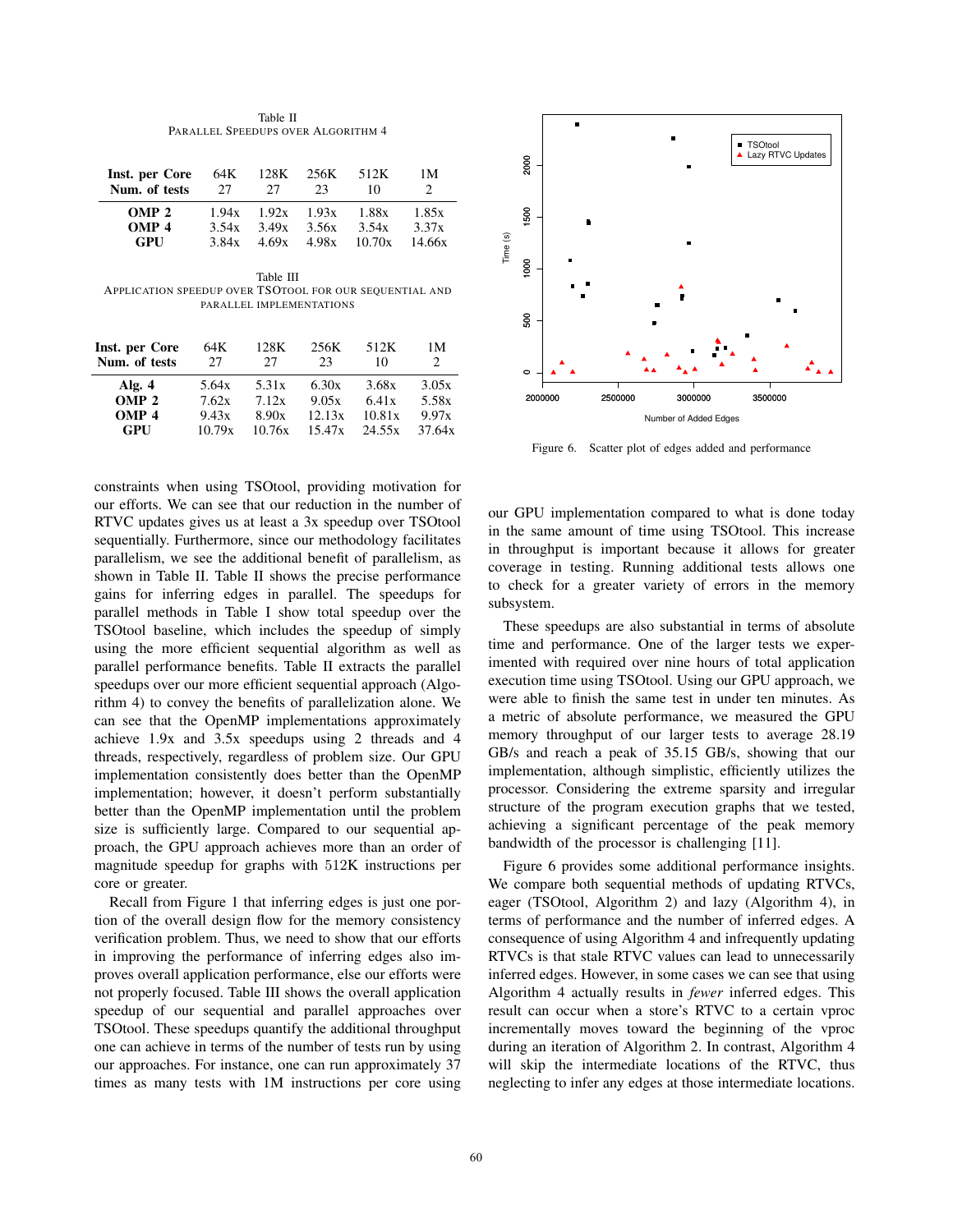Table IV METADATA REGARDING THE TWELVE LARGEST TEST CASES

| $n =  V $ | $\mathbf{m} =  \mathbf{E} $ | <b>TSOtool</b><br><b>Inferred</b> | Iter. | ST/LD/BAR<br>$(\%)$ |
|-----------|-----------------------------|-----------------------------------|-------|---------------------|
| 2.097.963 | 3.799.254                   | 4.487.224                         | 5     | 76/24/0             |
| 2,098,219 | 3.686.624                   | 4.411.887                         | 4     | 79/21/0             |
| 1.977.832 | 4.453.340                   | 5.179,108                         | 5     | 46/53/1             |
| 2.097.741 | 3.875.831                   | 4.635.852                         | 7     | 77/23/0             |
| 1.936.321 | 5.109.990                   | 5.236.671                         | 5     | 44/54/2             |
| 2.098.321 | 2.491,062                   | 4.257,077                         | 6     | 80/20/0             |
| 2.097.809 | 4.321.793                   | 4.404.753                         | 7     | 78/21/1             |
| 1.871.831 | 3.660.617                   | 4.861.044                         | 6     | 44/54/2             |
| 2.097.809 | 4.434.120                   | 4.418.555                         | 5     | 80/20/0             |
| 2.004.180 | 4.354.887                   | 5.530.123                         | 6     | 45/54/1             |
| 4.195.405 | 6.934.725                   | 9.338.902                         | 7     | 76/23/1             |
| 4.194.961 | 7.960.567                   | 8.963.281                         | 6     | 78/22/0             |

Although it was shown in Section IV that inferring additional edges or neglecting to infer these intermediate edges does not invalidate the program's output, it is reasonable to be concerned about the performance implications of the unnecessary work of inferring additional edges. Figure 6 shows that the amount of execution time for tests run using Algorithm 4 is independent of the number of edges inferred. In fact, the (Pearson product-moment) correlation coefficient between these two vectors is just 0.007, supporting that the data are largely unrelated. Surprisingly, for tests run using Algorithm 2 we actually see a slight *inverse* correlation between execution time and the number of inferred edges: -0.423. It is clear that other characteristics, such as the size of the graph, the frequency of dependencies between instructions, and the distribution of instruction types have a more profound impact on performance. For our largest tests we saw up to 36% additional edges inserted by Algorithm 4 compared to that of Algorithm 2; nevertheless, our speedups still justify the redundant work.

Table IV shows additional information regarding our twelve largest test cases. The first two columns present the number of vertices and edges for each test case, respectively, before any edges are inferred. It is evident that the initial graphs are substantially sparse, as  $m < 3n$ . The third column shows the number of edges that are inferred using the algorithm from TSOtool. We place this data side by side with the number of iterations (shown in the fourth column) because these two columns contrast the number of calls to  $update\_RTVCs()$  made by TSOtool and our approaches. We can see that using TSOtool,  $O(n)$  calls to  $update\_RTVCs()$  are made for these test cases, and these excessive calls will only become increasingly detrimental to performance as the graphs tested continue to grow. On the contrary, our approach requires at most seven calls to update  $RTVCs()$ . The speedup achieved by our approach isn't directly proportional to this reduction in the number of updates because each iteration of the algorithm requires

searching through the vprocs of each store in the graph, regardless of the number of updates that occur. Although the number of iterations tends to grow with the size of the graph, the rate at which the number of iterations grows is tremendously small. Hence, the number of RTVC updates that we perform scales very well with the size of the graph. Finally, the fifth column of Table IV breaks down the percentage of store, load, and barrier instructions found within each test. Note that tests with the same initial graph and proportion of ST/LD/BAR instructions can still vary by quite a bit as the number of distinct memory locations and virtual processors may differ.

### VII. CONCLUSIONS

This paper discusses several parallel methodologies for verifying the memory consistency of architectures with relaxed memory models. We provide an alternative approach to using reverse time vector clocks that chooses to update this data structure after every iteration of inferring edges rather than after every edge insertion as was done previously. This approach reduces the work complexity of inferring edges, which we have shown to be the dominating factor in terms of performance for the entire verification process. Additionally, this approach simplifies the parallelization of consistency verification as a direct parallelization of our new approach requires significantly less communication than a direct parallelization of the previous approach. For a set of 89 tests in use at NVIDIA, we achieved geometric mean speedups of 12.74x, 44.95x, and 64.28x over the best existing approach for inferring edges for our sequential, OpenMP, and GPU implementations respectively. For the twelve largest test cases, our GPU implementation was able to achieve an average application speedup of 26.36x, reducing execution time from over nine hours to under ten minutes in one instance.

A number of insights regarding the computation of parallel graph algorithms have appeared in recent literature. Frameworks such as Ligra [23] and Galois [20] alleviate the difficulty of programming graph algorithms on shared memory architectures without sacrificing performance. Heavily optimized GPU implementations of specific algorithms have also been developed, for algorithms such as Breadth-First Search [19], Single-Source Shortest Paths [8], and Betweenness Centrality [17]. This collection of work tends to focus on graph algorithms that are traversal-based; it remains unclear if these insights can be directly applied to non traversal-based algorithms such as the algorithms discussed in this paper. We consider a more general approach to the design of shared memory parallel graph algorithms to be an intriguing area of future work.

### ACKNOWLEDGMENT

This research was developed, in part, with funding from the Defense Advanced Research Projects Agency (DARPA).